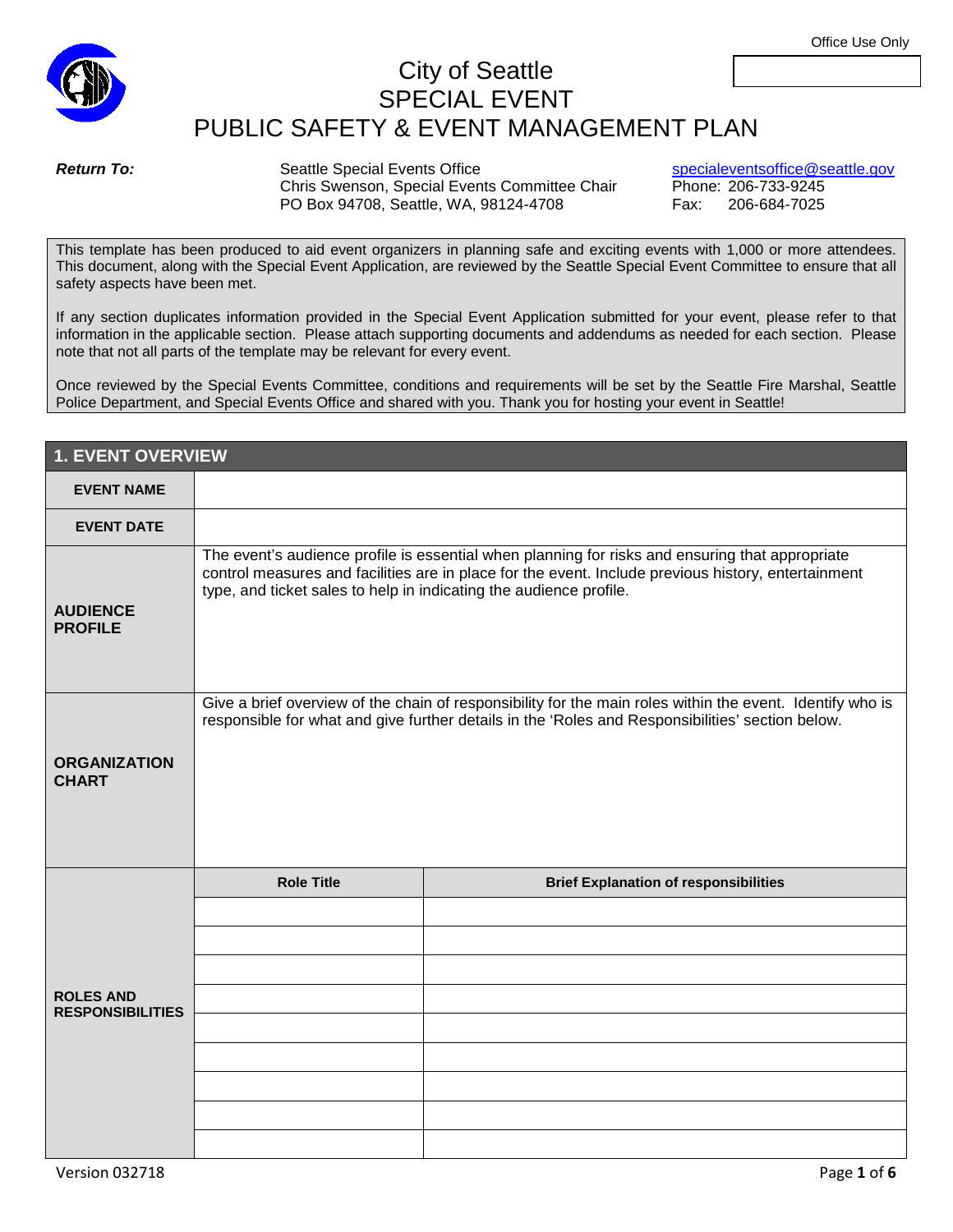|                                                                             | Name                                                                                                                                                                                                                                           | Mobile               |  |
|-----------------------------------------------------------------------------|------------------------------------------------------------------------------------------------------------------------------------------------------------------------------------------------------------------------------------------------|----------------------|--|
|                                                                             | Role                                                                                                                                                                                                                                           | Landline             |  |
|                                                                             | Email                                                                                                                                                                                                                                          |                      |  |
|                                                                             | Name                                                                                                                                                                                                                                           | Mobile               |  |
|                                                                             | Role                                                                                                                                                                                                                                           | Landline             |  |
|                                                                             | Email                                                                                                                                                                                                                                          |                      |  |
|                                                                             | Name                                                                                                                                                                                                                                           | Mobile               |  |
| <b>CONTACTS</b>                                                             | Role                                                                                                                                                                                                                                           | Landline             |  |
|                                                                             | Email                                                                                                                                                                                                                                          |                      |  |
|                                                                             | Name                                                                                                                                                                                                                                           | Mobile               |  |
|                                                                             | Role                                                                                                                                                                                                                                           | Landline             |  |
|                                                                             | Email                                                                                                                                                                                                                                          |                      |  |
|                                                                             | Name                                                                                                                                                                                                                                           | Mobile               |  |
|                                                                             | Role                                                                                                                                                                                                                                           | Landline             |  |
|                                                                             | Email                                                                                                                                                                                                                                          |                      |  |
| <b>2. CROWD MANAGEMENT</b>                                                  |                                                                                                                                                                                                                                                |                      |  |
|                                                                             | The minimum number of crowd managers shall be established at a ratio of one crowd manager to<br>every 250 persons. Where approved by the fire code official, the ratio of crowd managers may be<br>reduced based upon the nature of the event. |                      |  |
|                                                                             | Crowd Management Staffing Provider/Company                                                                                                                                                                                                     |                      |  |
|                                                                             | Number of Volunteers                                                                                                                                                                                                                           | Number of Paid Staff |  |
| <b>SECURITY AND</b><br><b>CROWD</b><br><b>MANAGEMENT</b><br><b>STAFFING</b> | <b>Communication Methods</b><br>Primary:<br>Backup:                                                                                                                                                                                            |                      |  |
|                                                                             | Number of staffing to be provided, including different levels of provision at different times during the<br>event, if appropriate.                                                                                                             |                      |  |
|                                                                             | Describe identification method of security staffing levels (e.g. yellow shirts for volunteers, red shirts for<br>managers).                                                                                                                    |                      |  |
|                                                                             | Duties (e.g. searching at entrances, badge checking, rapid response, crowd monitoring, emergency<br>evacuation, control and direct the public as required, monitoring fire equipment etc.).                                                    |                      |  |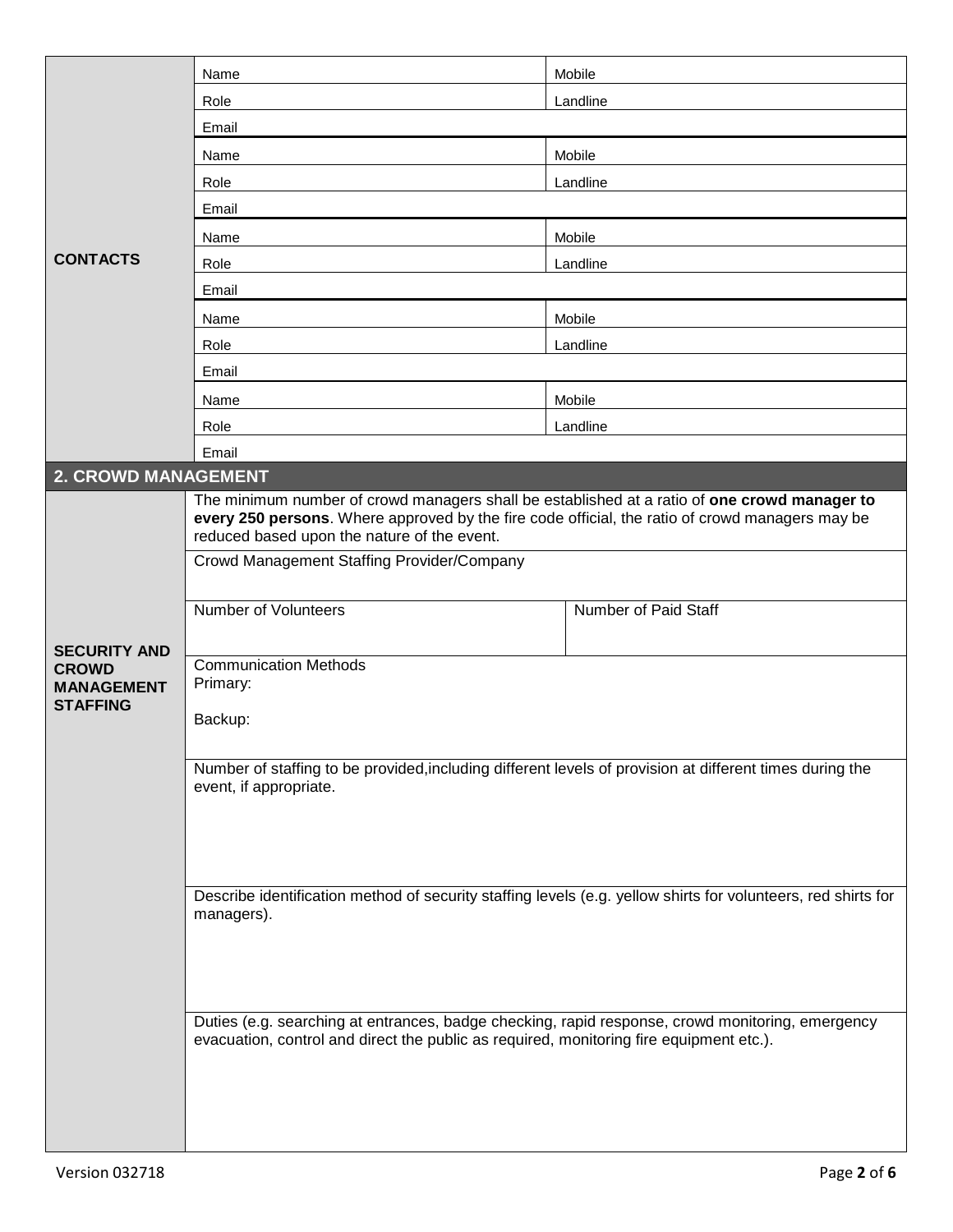|                                                                                             | Provide details of the training received by security and crowd management personnel.                                                                                                                                             |
|---------------------------------------------------------------------------------------------|----------------------------------------------------------------------------------------------------------------------------------------------------------------------------------------------------------------------------------|
| <b>SECURITY AND</b><br><b>CROWD</b><br><b>MANAGEMENT</b><br><b>STAFF</b><br><b>TRAINING</b> | Detail the nature and format of pre-event briefing and training sessions (e.g. how security and crowd<br>management personnel are made aware of emergency arrangements and the arrangements for their<br>own health and safety). |
|                                                                                             | Provide date(s) and times of pre-event briefing and training sessions.                                                                                                                                                           |
|                                                                                             |                                                                                                                                                                                                                                  |
|                                                                                             | Provide details of how the number of attendees at the event are to be monitored and controlled (e.g.                                                                                                                             |
| <b>MANAGEMENT</b><br>OF ATTENDEE<br><b>NUMBERS</b>                                          | ticketed event; monitored entrances and exits).                                                                                                                                                                                  |
| <b>3. COMMUNICATIONS</b>                                                                    |                                                                                                                                                                                                                                  |
| <b>PA SYSTEM</b>                                                                            | Detail any PA systems in use at the event. If the entire site is not covered, please detail which parts<br>are not covered and how these areas can be communicated with in the event of an emergency.                            |
|                                                                                             | Describe who will have radios for communication and which channels will be allocated for what                                                                                                                                    |
| <b>RADIO</b><br><b>COMMUNICATION</b>                                                        | activity.                                                                                                                                                                                                                        |
|                                                                                             |                                                                                                                                                                                                                                  |
|                                                                                             | Detail here where loud hailers can be located if in use at the event, and list those trained and                                                                                                                                 |
|                                                                                             | confident in use.                                                                                                                                                                                                                |
| <b>LOUD HAILERS</b>                                                                         |                                                                                                                                                                                                                                  |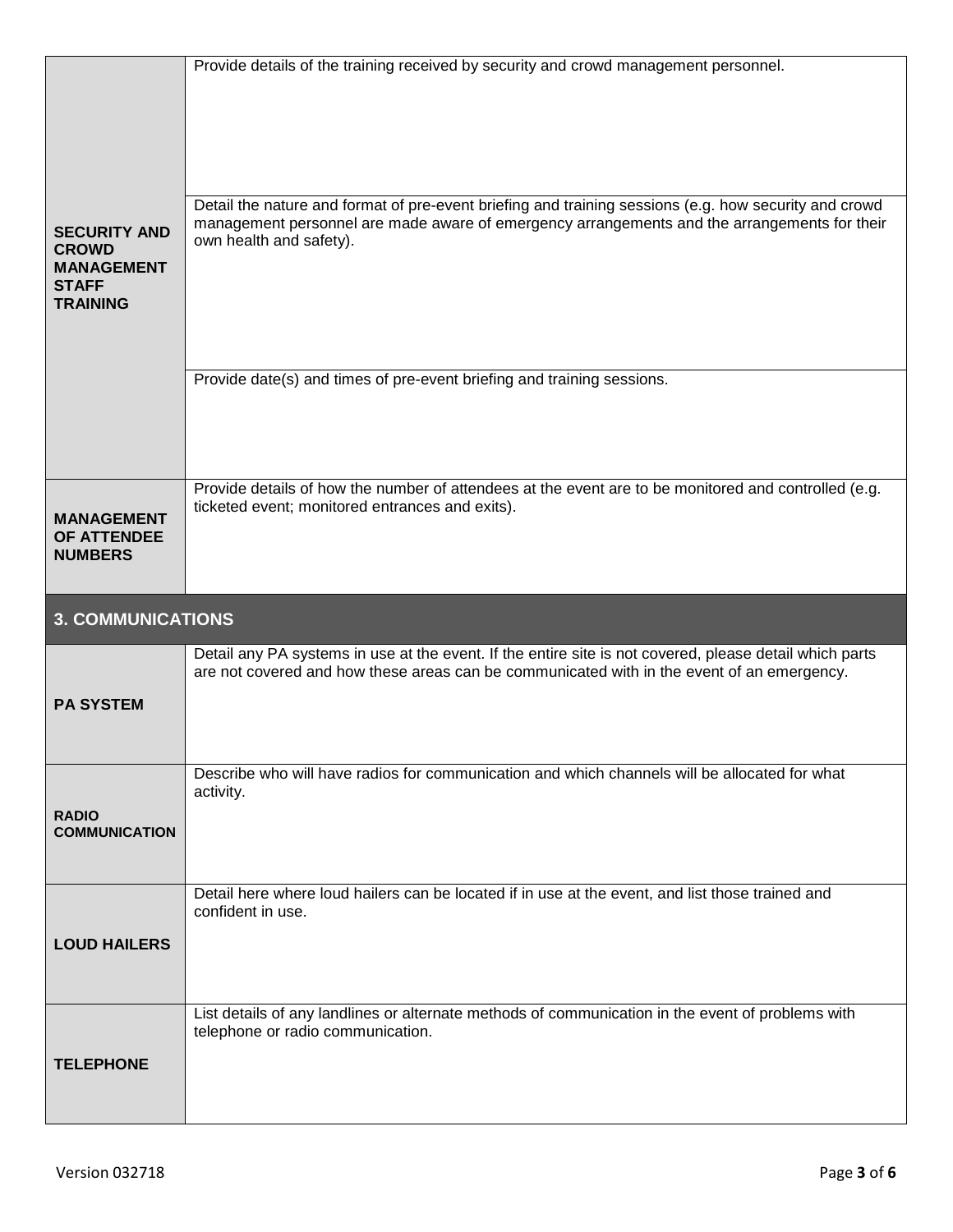| <b>SIGNAGE AND</b><br><b>PUBLIC</b><br><b>INFORMATION</b>                                                                                                                                                                                                                                                                                                                          | Provide details and location of any signage or public information facilities being used to direct persons<br>around the site including first aid locations, lost children, and lost and found.               |          |  |
|------------------------------------------------------------------------------------------------------------------------------------------------------------------------------------------------------------------------------------------------------------------------------------------------------------------------------------------------------------------------------------|--------------------------------------------------------------------------------------------------------------------------------------------------------------------------------------------------------------|----------|--|
|                                                                                                                                                                                                                                                                                                                                                                                    | List contact information for all senior members of the event organization prepared and authorized to<br>give statements about the event.                                                                     |          |  |
|                                                                                                                                                                                                                                                                                                                                                                                    | Name                                                                                                                                                                                                         | Mobile   |  |
|                                                                                                                                                                                                                                                                                                                                                                                    | Role                                                                                                                                                                                                         | Landline |  |
|                                                                                                                                                                                                                                                                                                                                                                                    | Email                                                                                                                                                                                                        |          |  |
| <b>MEDIA</b>                                                                                                                                                                                                                                                                                                                                                                       | Name                                                                                                                                                                                                         | Mobile   |  |
|                                                                                                                                                                                                                                                                                                                                                                                    | Role                                                                                                                                                                                                         | Landline |  |
|                                                                                                                                                                                                                                                                                                                                                                                    | Email                                                                                                                                                                                                        |          |  |
|                                                                                                                                                                                                                                                                                                                                                                                    | Name                                                                                                                                                                                                         | Mobile   |  |
|                                                                                                                                                                                                                                                                                                                                                                                    | Role                                                                                                                                                                                                         | Landline |  |
|                                                                                                                                                                                                                                                                                                                                                                                    | Email                                                                                                                                                                                                        |          |  |
| <b>4. MEDICAL AND FIRST AID</b>                                                                                                                                                                                                                                                                                                                                                    |                                                                                                                                                                                                              |          |  |
| Enter details of the first aid and emergency medical support for your event, including certification level of providers and<br>name of organization providing coverage.<br>Total Number of First Aid Stations at Event<br>Identify where each medical facility/first aid point is located on your site and identify each on your site plan. Refer to and<br>attach maps as needed. |                                                                                                                                                                                                              |          |  |
| <b>5. FIRE RISK ASSESSMENT</b>                                                                                                                                                                                                                                                                                                                                                     |                                                                                                                                                                                                              |          |  |
|                                                                                                                                                                                                                                                                                                                                                                                    | A fire risk assessment must be carried out for all locations. Details of any risks identified and the way that they are to be<br>managed should be included in training and briefing materials and meetings. |          |  |
| <b>FIRE</b><br><b>EXTINGUISHERS</b>                                                                                                                                                                                                                                                                                                                                                | Provide details of the type, number and location of fire extinguishers to be provided at the event.                                                                                                          |          |  |
| <b>PYROTECHNICS</b><br><b>AND SPECIAL</b><br><b>EFFECTS</b>                                                                                                                                                                                                                                                                                                                        | List any pyrotechnics or special effects used during the event.                                                                                                                                              |          |  |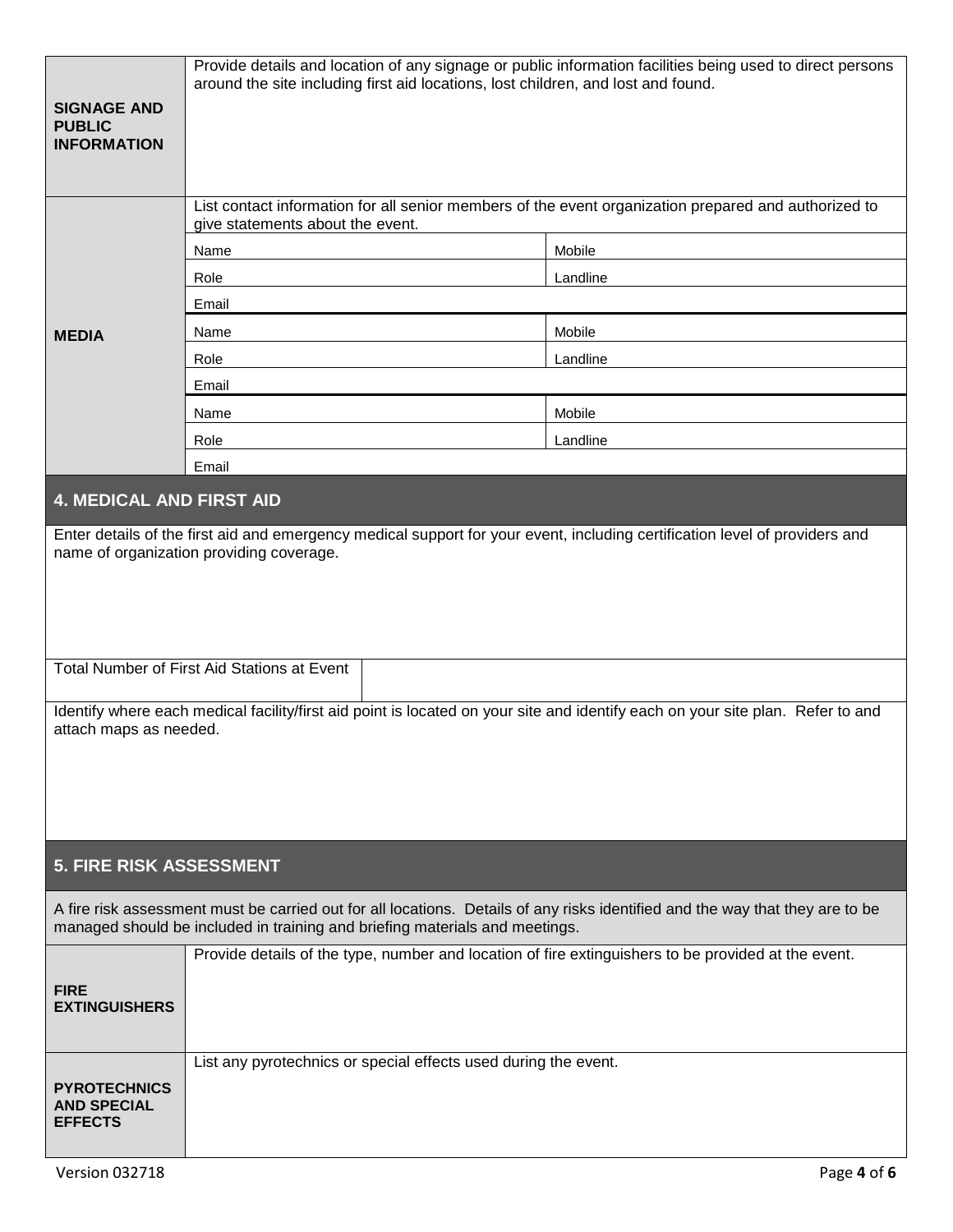| <b>6. POLICE</b>                                                                                             |                                                                                                                                                                                     |          |  |  |
|--------------------------------------------------------------------------------------------------------------|-------------------------------------------------------------------------------------------------------------------------------------------------------------------------------------|----------|--|--|
| List details of police involvement in the event. Refer to Special Event Permit Application where applicable. |                                                                                                                                                                                     |          |  |  |
| Police traffic management of the event                                                                       |                                                                                                                                                                                     |          |  |  |
| On site police presence during the event                                                                     |                                                                                                                                                                                     |          |  |  |
| <b>7. RISK MANAGEMENT</b>                                                                                    |                                                                                                                                                                                     |          |  |  |
|                                                                                                              | The event prmoters should maintain a record of everything that occurs throughout the event. List<br>contact information for all members of the event responsible for these records  |          |  |  |
|                                                                                                              | Name                                                                                                                                                                                | Mobile   |  |  |
| <b>INCIDENT</b>                                                                                              | Role                                                                                                                                                                                | Landline |  |  |
| <b>RECORDING</b>                                                                                             | Email                                                                                                                                                                               |          |  |  |
|                                                                                                              | Name                                                                                                                                                                                | Mobile   |  |  |
|                                                                                                              | Role                                                                                                                                                                                | Landline |  |  |
|                                                                                                              | Email                                                                                                                                                                               |          |  |  |
| <b>8. INCIDENT MANAGEMENT</b>                                                                                |                                                                                                                                                                                     |          |  |  |
| <b>EMERGENCY</b>                                                                                             | Describe location and functionality of the event's emergency management command post.                                                                                               |          |  |  |
| <b>MANAGEMENT</b><br><b>COMMAND POST</b>                                                                     | Describe arrangements and procedures for the hand-over of control of aspects of your event to<br>emergency response agencies in the event of an emergency.                          |          |  |  |
| <b>EMERGENCY</b><br><b>COMMUNICATIONS</b><br><b>PLAN</b>                                                     | Identify methods of communication with emergency management organization, including police, fire,<br>and medical teams.                                                             |          |  |  |
| <b>EXTREME</b><br><b>WEATHER</b>                                                                             | Identify person responsible for monitoring weather forecasts in advance and during the event, who<br>this information will be passed to and where the information will be obtained. |          |  |  |
|                                                                                                              | Name                                                                                                                                                                                | Mobile   |  |  |
|                                                                                                              | Role                                                                                                                                                                                | Landline |  |  |
|                                                                                                              | Email                                                                                                                                                                               |          |  |  |